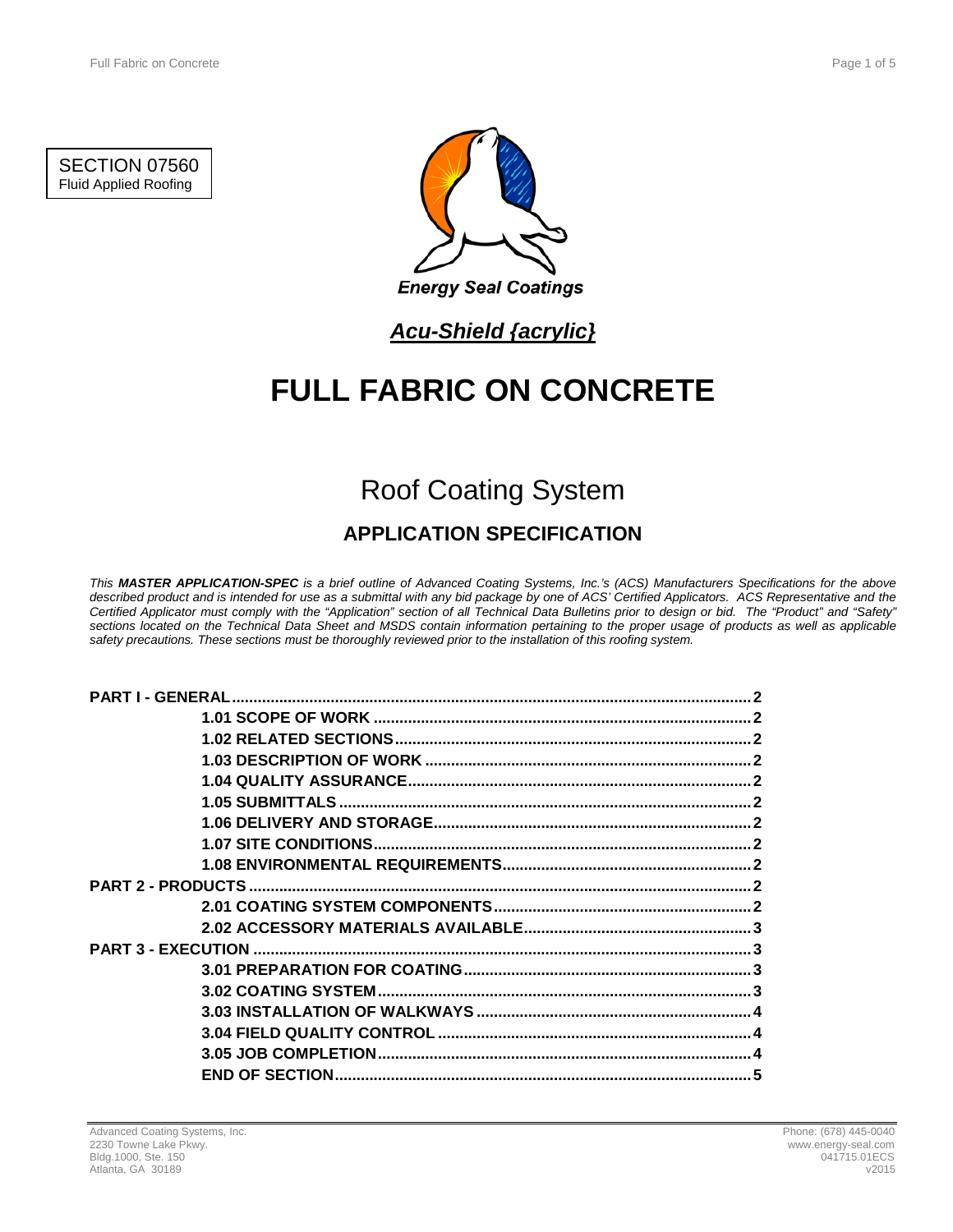#### **PART I - GENERAL**

### **1.1 1.01 SCOPE OF WORK**

A. Furnish all labor, materials, tools and equipment necessary for the installation of Energy Seal Coatings<sup>®</sup> including accessory items subject to the general **1.07 SITE CONDITIONS** provisions of the contract.

#### **1.2 1.02 RELATED SECTIONS**

A. See: Warranty Request Form, Warranty Example, Technical Data Sheets, & MSDS

### **1.3 1.03 DESCRIPTION OF WORK**

- A. Entire roof system to be restored.
- B. Gutters to be rust-proofed and/or waterproofed (optional).
- C. Mechanical equipment, vents and ductwork to be rustproofed and/or waterproofed (optional).
- D. Skylights may be sealed and/or waterproofed (optional).
- E. Adjoining walls and copings to be waterproofed (optional).

#### **1.4 1.04 QUALITY ASSURANCE**

- A. ACS Ten (10) Year Warranty covering material shall be issued within thirty (30) days of final payment.
- B. This roofing system must be installed by an Authorized Roofing Applicator in compliance with written Application Specifications as approved by ACS Technical Services. There must be no deviations without the **PRIOR WRITTEN APPROVAL** of ACS Technical Services. Upon completion of the installation, an inspection will be conducted by a ACS Representative to ascertain that the roofing system has been installed according to ACS published Master Application Specifications and details applicable at the time of bid.
- C. Provide written proof of required licenses, insurance and permits prior to job start-up.
- D. Provide copy of Approved ACS Warranty Request Form Application, submitted by the Contractor.

#### **1.5 1.05 SUBMITTALS**

- A. Samples (optional): Provide two (2) 1"x 2" (2.5cm x 5.0cm) samples of the system to be installed. 5.0cm) samples of the system to be installed.
- B. Installation Procedures: Submit additional and specific **2.1 2.01 COATING SYSTEM COMPONENTS** procedures unique to the project by addendum.
- C. Product Data: Submit all product data with physical properties, requirements for preparation, limitations and application rates.

#### **1.6 1.06 DELIVERY AND STORAGE**

- A. Deliver coating materials and accessories in manufacturer's original protective containers with labels intact and legible. Comply with manufacturer's published instructions for storage and handling.
- B. Store materials in dry protected areas and on clean raised platforms with securely anchored weather protective covering.
- C. Store flammable products away from spark or open flame.
- D. Store coating materials at a minimum of 50°F (10°C) prior to use or as otherwise recommended by the manufacturer. Protect materials from freezing. Protect

materials from prolonged exposure to temperatures exceeding 105°F (40.6°C).

E. Contaminated and Damaged Materials: Remove damaged or contaminated materials from site and dispose of in accordance with local, State and Federal regulations.

- A. EXAMINATION OF EXISTING CONDITIONS: Contractor shall examine substrate for conditions that might detrimentally affect the application of Energy Seal Coatings<sup>®</sup> and shall report all unsatisfactory conditions to ACS and will not proceed until these conditions have been corrected.
- B. ALL WARRANTIES REQUIRE AN INFRARED SCAN AND THE REPLACEMENT OF ALL WET ROOFING MATERIALS, PRIOR TO SYSTEM APPLICATION.
- C. Commencing work implies acceptance of existing condition, by contractor, as satisfactory to the outcome of this work.
- D. Air intake vents, blowers, air conditioning units and evaporative coolers shall be disconnected or otherwise modified to prevent fumes from entering into the building or from contaminating the roof surface with condensate water or exhaust gases.

#### **1.8 1.08 ENVIRONMENTAL REQUIREMENTS**

- A. Proceed with coating work only when weather conditions comply with ACS recommendations and other current published data and MSDS information. Do not exceed temperature limitations recommended by ACS.
- B. Owner may occupy the premises during the entire period of the roof retrofit. Cooperate with Owner's Representative during application operations to minimize conflict, and to facilitate continued use of the facility.
- C. Coordinate scheduling with the Owner in order to relocate or protect vehicles, building occupants and building contents from damage during application operations.

### **2 PART 2 - PRODUCTS**

- A. Approved Manufacturer
	- 1. Energy Seal Coatings<sup>®</sup> by ACS
	- 2. Approved Equal
	- 3. See Product Data Sheet for specific details.
- B. Acrylic: (Acu-Shield™)
	- 1. **[Acu-Shield](http://www.energy-seal.com/UserDyn/ACS/pdfs/acu-shield.pdf)**™ is a single component, water-based, 100% acrylic elastomeric coating.

| <b>PHYSICAL</b>                 | <b>TYPICAL VALUE</b> |
|---------------------------------|----------------------|
| <b>PROPERTY</b>                 |                      |
| <b>Tensile Strength</b>         | 254 psi min.         |
| Elongation                      | 465 %                |
| Viscosity                       | 115-120 KU           |
| Solar Reflectance               | 0.89                 |
| <b>Thermal Emittance</b>        | 0.89                 |
| SRI<br>(solar reflective index) | 113                  |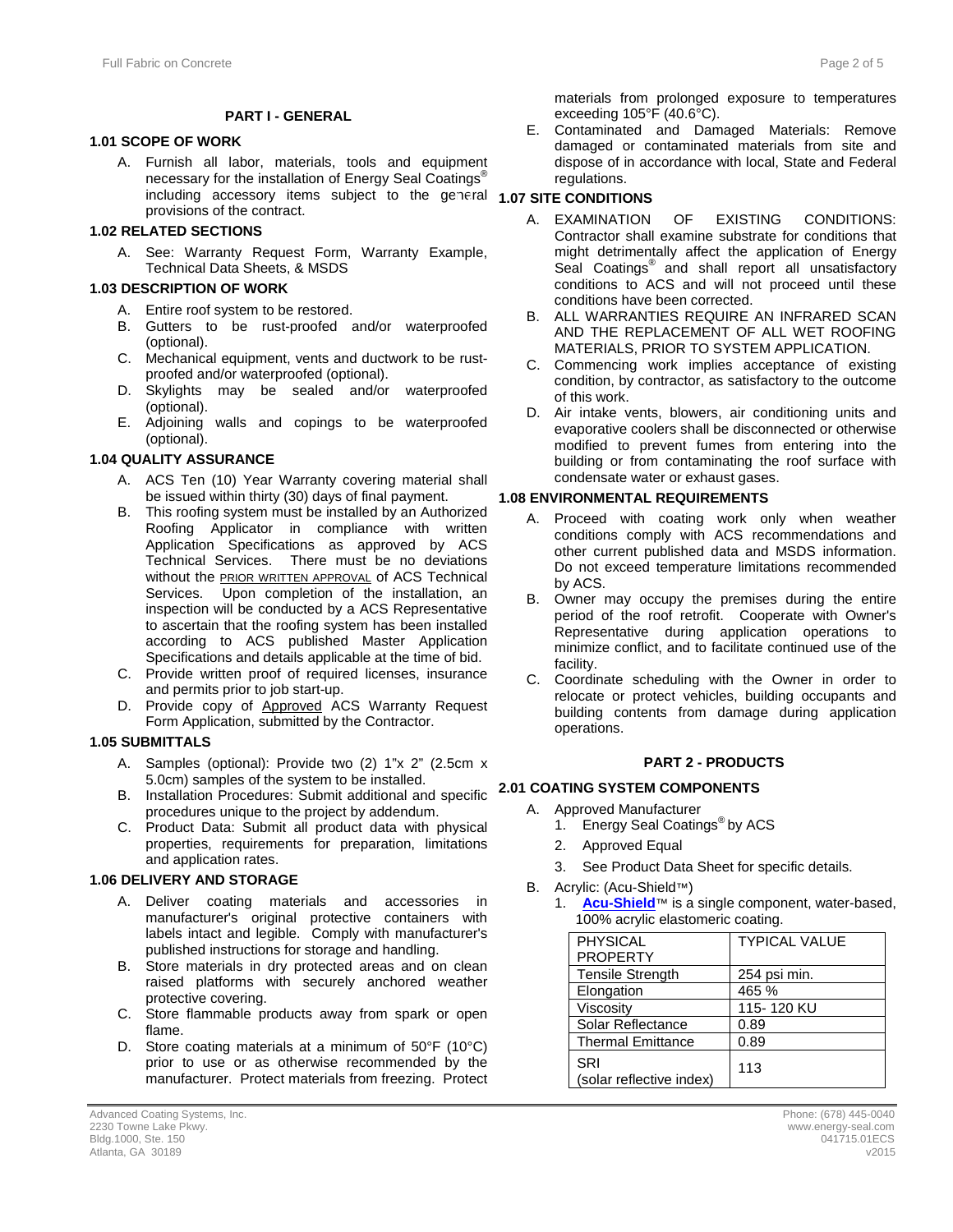- C. Recommended coating for tropical environments such as Florida, Hawaii and the Caribbean: Acu-Shield: T™
	- 1. **[Acu-Shield:T](http://www.energy-seal.com/UserDyn/ACS/pdfs/acu-shield-t.pdf)**™ is a single component, waterbased, 100% acrylic elastomeric coating.

| <b>PHYSICAL</b><br><b>PROPERTY</b> | <b>TYPICAL VALUE</b> |
|------------------------------------|----------------------|
| <b>Tensile Strength</b>            | 254 psi min.         |
| Elongation                         | 465 %                |
| Viscosity                          | 115-120 KU           |
| Percent Solids, weight             | 65%                  |
| Percent Solids, volume             | 51%                  |
| Fungi Resistance                   | Zero Growth          |

#### **2.2 2.02 ACCESSORY MATERIALS AVAILABLE**

A. **[Acu-Wash](http://www.energy-seal.com/UserDyn/ACS/pdfs/acu-wash.pdf)**TM:

A pre-treatment water-soluble detergent surfactant recommended for cleaning surfaces which are to be coated with Energy Seal Coatings® products.

**B. [Acu-Base Coat](http://energy-seal.com/wp-content/uploads/2015/02/Acu-Base-Coat.pdf)**<sup>T</sup>

A single component, water-based acrylic coating designed as a bonding agent to secure our Acu-Fabric to a roof surface.

C. **[Acu-Fabric](http://www.energy-seal.com/UserDyn/ACS/pdfs/acu-fabric-sb.pdf)**™:

A stitch-bonded polyester fabric that comes in varying widths used in conjunction with Acu-Base Coat<sup>T</sup> and/or Acu-Caulk:BG<sup>™</sup> to create a fully adhered fabric reinforced waterproof system for flat and pitched roofs.

#### **3 PART 3 - EXECUTION**

#### **3.1 3.01 PREPARATION FOR COATING**

- A. Adhesion test:
	- 1. **Prior to commencing this specification, an ADHESION TEST PATCH must be applied and evaluated after the roof has been properly cleaned.**
- B. Cleaning roof deck before applying coating system:<br>1. Apply Acu-Wash<sup>™</sup> using a hand-pui
	- 1. Apply Acu-Wash<sup>™</sup> using a hand-pump, compression type sprayer, or pressure washing equipment at the rate of 500 sq.ft.  $(46m^2)$  per gallon (3.7 liter).
	- 2. When using a hand-pump sprayer, adjust nozzle to achieve a uniform spray pattern with a 3 to 4 foot (91cm – 122 cm) arc.
	- 3. Use concentrated chlorine solution to treat areas of mildew, fungus or algae.
	- 4. After procedures "1" through "3" above, care should be taken to thoroughly rinse the area with clean water and to flush all residue from the roof surface. Allow the roof to dry completely before proceeding with the application of the coating system.
- C. Surface condition:
	- 1. Verify that roof surface is smooth, clean and properly prepared.
	- 2. Verify all roof penetrations are properly installed, secured and sealed.
	- 3. Confirm the roof does not have ponding water. Roof deck should have a minimum slope of ¼" (.63cm) per 1' (30.5cm).
- 4. Make sure all vertical and parapet walls are properly waterproofed.
- D. Drains:
	- 1. Remove the existing clamping ring and clean the bowl and ring. Remove existing roofing material from the drain to provide a clean substrate.
	- 2. Repair the substrate around drain to provide a smooth transition to the roof drain from the roof deck.
	- 3. Use a brush to apply Acu-Base Coat™ liberally in and around the drain bowl. While the Acu-Base Coat<sup>™</sup> is still wet, embed strips of 4" wide Acu-Fabric $TM$ , from the inside of the drain bowl to the roof deck, making sure the Acu-Fabric™ is smooth and flat, no voids, puckers or wrinkles. Apply an additional layer of Acu-Base Coat™ as necessary to totally encapsulate the reinforcing fabric and feather out on to the roof deck.
	- 4. Replace clamping ring and leaf guard.

### **3.2 3.02 Seam Detailing System:**

- A. General:
	- 1. Do not apply coating when moisture is present on the substrate (or under substrate) or if rain is expected before coating system properly cures.
	- 2. Each coat shall be allowed to dry before proceeding with subsequent applications.
	- 3. All seam detailing and coating shall be coated within recommended time period. If application is delayed beyond that time, consult ACS for recommendations.
	- 4. No traffic shall be permitted on the Topcoat for a minimum of 3 days. Damage to the surface by other trades shall not be the responsibility of the roofing contractor.
- B. Acu-Base Coat™ and Acu-Fabric™ Waterproofing System:

The Acu-Base Coat™ and Acu-Fabric<sup>™</sup> system consist of the application of Acu-Base Coat™ to the roof deck, while the Acu-Base Coat<sup>™</sup> is still wet apply the Acu-Fabric™ onto the wet Acu-Base Coat<sup>™</sup>. Care should be taken to make sure the Acu-Fabric™ is laid flat with no puckers, wrinkles or folds. Apply a second coat of Acu-Base Coat™ on top of the Acu-Fabric<sup>™</sup> at a rate of  $25 - 40$  sq.ft. per gallon (.59-.95m<sup>2</sup>/liter). Application of the Acu-Base Coat<sup>™</sup> is to be made with a short nap roller or an acceptable deck brush. Work the Acu-Base Coat<sup>™</sup> into the Acu-Fabric<sup>™</sup> so there are no bubbles under the Acu-Fabric™. DO NOT SPRAY APPLY THE ACU-BASE COAT™.

1. Roof perimeter:

Using 12" (30.4cm) Acu-Fabric™ and Acu-Base Coat™ (as described above) seal and waterproof the entire roof perimeter. Center the Acu-Fabric<sup>™</sup> so that 6 inches (15.2cm) extend up the vertical surface and 6 inches (15.2cm) on to the roof surface.

2. Roof penetrations:

Using 12" (30.4cm) Acu-Fabric™ and Acu-Base Coat™ (as described above) seal all items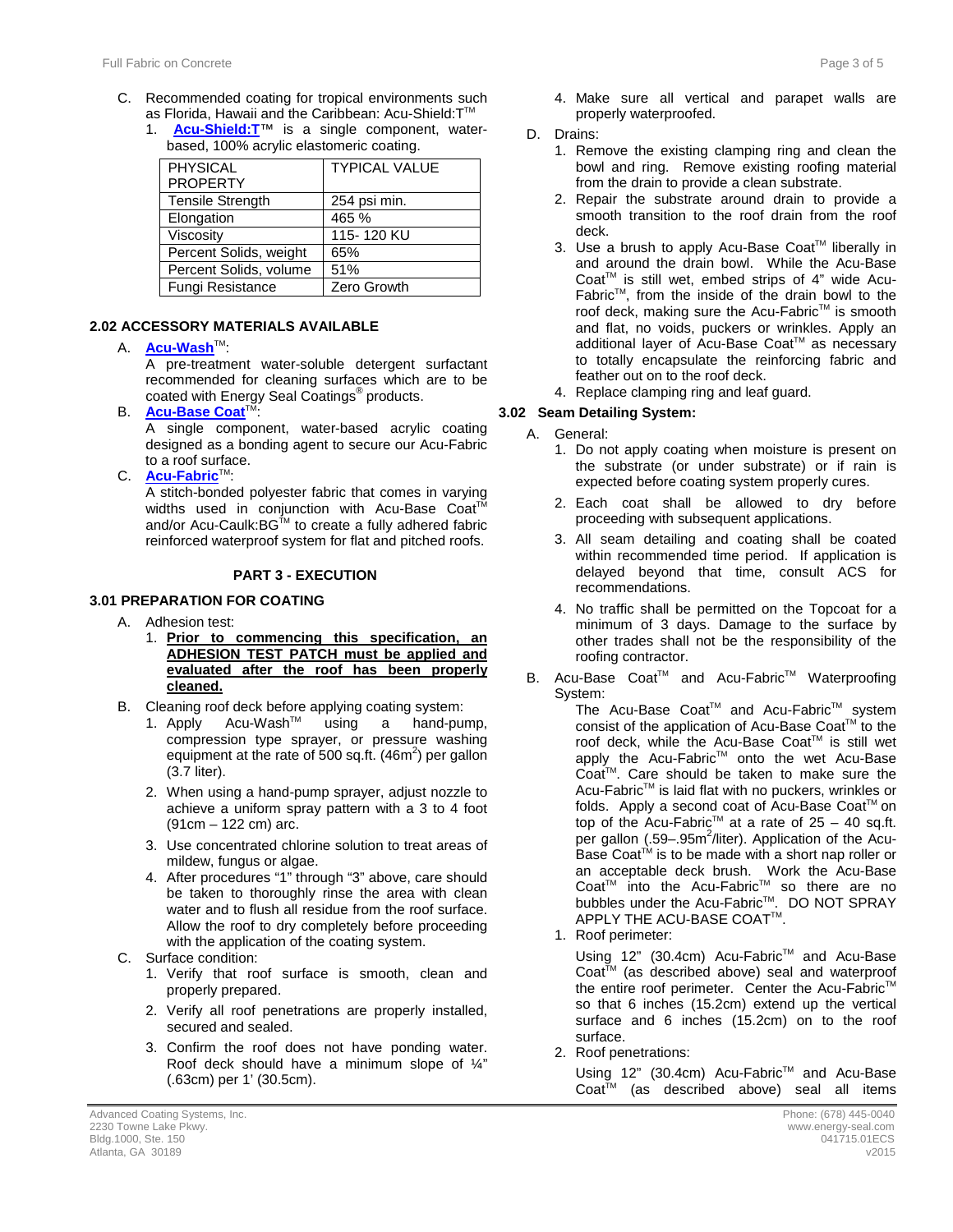extending through the roof deck, assuring they are completely waterproof. Center the Acu-Fabric™ so that 6 inches (15.2cm) extend up the vertical surface and 6 inches (15.2cm) on to the roof surface.

3. Field of roof:

Using 44" (1.1m) Acu-Fabric<sup>™</sup> and Acu-Base Coat<sup>™</sup> (as described above) seal the entire field of the roof. Overlap adjacent runs by 4 inches (10.1cm) at a minimum.

### **3.3 3.03 COATING SYSTEM**

- A. General:
	- 1. Do not apply coating when moisture is present on the substrate (or under substrate) or if rain is expected before coating properly cures.
	- 2. Wind barriers shall be used if wind conditions could affect the quality of the material being applied.
	- 3. Acu-ShieldTM must cover all intended surfaces completely. An extra pass of Acu-Shield™ may be required at all edges, penetrations, and vertical surfaces such as parapet walls.
	- 4. **Firstcoat and Topcoat of Acu-Shield**TM **must be applied perpendicular to each other.**
	- 5. Firstcoat and primer shall be allowed to cure before proceeding with subsequent applications.
	- 6. All coating and primers shall be coated within recommended time period. If application is delayed beyond that time, consult ACS for primer recommendations.
	- 7. No traffic shall be permitted on the coated roof surface for a minimum of 3 days. Damage to the surface by other trades shall not be the responsibility of the roofing contractor.

Manual Application of Acu-ShieldTM as both a Firstcoat **3.05 INSTALLATION OF WALKWAYS** & Topcoat:

- 8. As a Firstcoat; pour 1 gallon (3.7 liter) of Acu-Shield<sup>™</sup> onto roof in a narrow pass for approximately 15 feet (4.5m) long and spread approximately 5 feet (1.5m) wide using a 22 mil Wooster Roller Gauge<sup>™</sup> with a 3/16" (4.7mm) short nap 18" (45cm) roller. The minimum application rate of 1.25 gal/100 sq.ft.  $(4.7 \text{ liter/ } 9.29 \text{ m}^2)$  per coat.
- 9. Repeat steps "B.1" above as the Topcoat. Apply Topcoat perpendicular to the Firstcoat.

Application rates of the Firstcoat and the final coat must be checked periodically to assure proper coating thickness. This shall be done using a wet film gauge, checking film thickness every 500 sq.ft.  $(46m^2)$  during application. Wet film thickness should be no less than 20 mil per coat.

- B. Spray Application of Acu-Shield™ as both a Firstcoat & Topcoat:
	- 1. Spray Firstcoat of Acu-Shield™ at minimum rate of 1.25 gal/100 sq.ft.  $(4.7 \text{ liter/ } 9.29 \text{ m}^2)$ . Each pass shall overlap the previous pass to insure complete coverage. Contractor needs to figure losses due to surface texture, increasing estimated material requirements, if needed.
- 2. Spray Topcoat of Acu-Shield™ **perpendicular to the Firstcoat** at a minimum rate of 1.25 gal/100 sq.ft.  $(4.7$  liter/ 9.29 m<sup>2</sup>). Each pass shall overlap the previous pass to insure complete coverage.
- 3. Pay special attention to overspray, which can texture or discolor adjoining finished sections. Wind direction should conduct overspray away from finished roofing surfaces.

Application rates of the Firstcoat and the final coat must be checked periodically to assure proper coating thickness. This shall be done using a wet film gauge, checking film thickness every 500 sq.ft.  $(46m^2)$  during application. Wet film thickness should be no less than 20 mil per coat.

Contactor should estimate coating requirements based on actual experience and they need to figure losses due to applicator proficiency, surface texture, wind, waste, and other factors. Additional material over and above the original estimate may be required.

**NOTE: The recommended gallons for minimum mil thickness is a guideline and should be verified by the contractor to ensure that the minimum mil thickness is applied to the roof surface.** 

### **3.4 3.04 PONDING WATER**

- 1. As defined by the National Roofing Contractors Association (NRCA), ponding water is water "that remains on a roof surface longer than 48 hours after the termination of the most recent rain event."
- 2. Ponding water on a roof could indicate early roof failure. Every effort must be made to eliminate roof ponds through the use of drains, scuppers or some other mechanical means.

B. In high-traffic areas and around mechanical equipment, walkways should be installed to protect the coating system from damage, or apply an additional layer of the Acu-Shield™ at a rate of 1.5 gallons/100 sq.ft. (5.6 liter/  $9.29 \text{ m}^2$ ). Broadcast 3M Granules or approved aggregate into the wet coating, to establish a trafficable surface.

### **3.5 3.06 FIELD QUALITY CONTROL**

- A. Contractor is to maintain Job Progress Report / Daily Log of work completed as required to assure installation is in accordance with manufacturer requirements. Log is to include progress photo's.
- B. Contractor is to provide on-the-job inspections, technical assistance and material application guidance as it may be necessary to complete the Energy Seal Coatings® System application in accordance with ACS warranty requirements.

### **3.6 3.07. JOB COMPLETION**

- A. Inspect completed roofing system and correct all defects to meet the specification and/or warranty requirements.
	- 1. Transparent or Thin Areas: If areas appear to be undercoated, recoating may be needed to ensure final thickness to meet the ACS specifications.